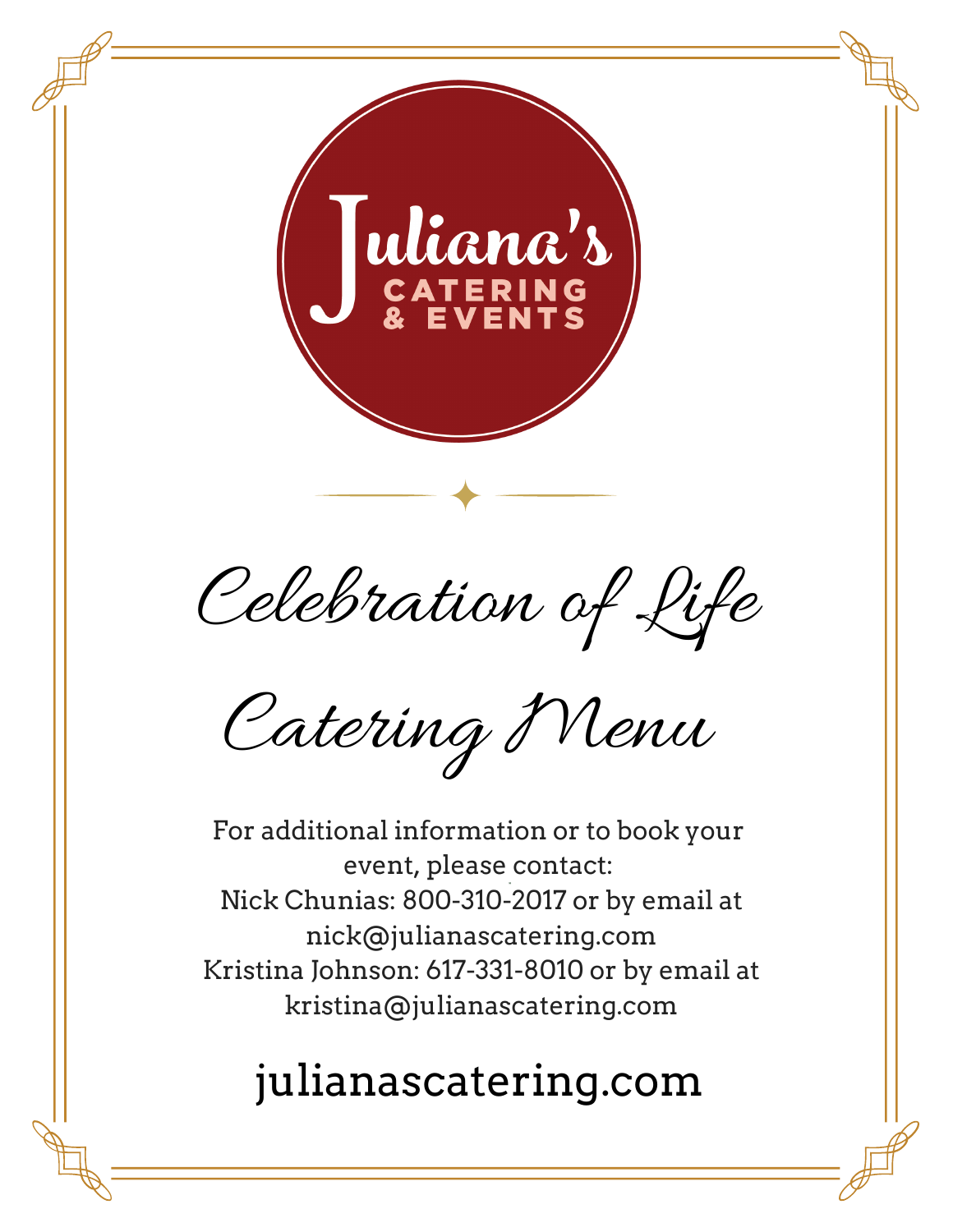Hot Buffet

Tossed Salad, Caesar Salad, Or Seasonal Salad Rolls & Butter Coffee & Tea

Entrees – Choice of Two Plus Vegetarian Option Grilled Chicken Breasts Chicken Marsala Chicken Piccata Baked Tilapia White Fish Baked Stuffed Filet of Sole Herb Grilled Salmon

> Choice of One Starch Oven Roasted Red Bliss Potato Garlic Mashed Potato Roasted Sweet Potato Rice Pilaf

Choice of One Vegetable Green Beans with Julienne Carrots Butternut Squash – Mashed or Roasted Honey Glazed Carrots Seasonal Vegetable Medley

\$20 per Guest plus 20% Admin & 7% Mass Meals Tax

Add any additional main dishes, appetizers, soups and desserts ala carte.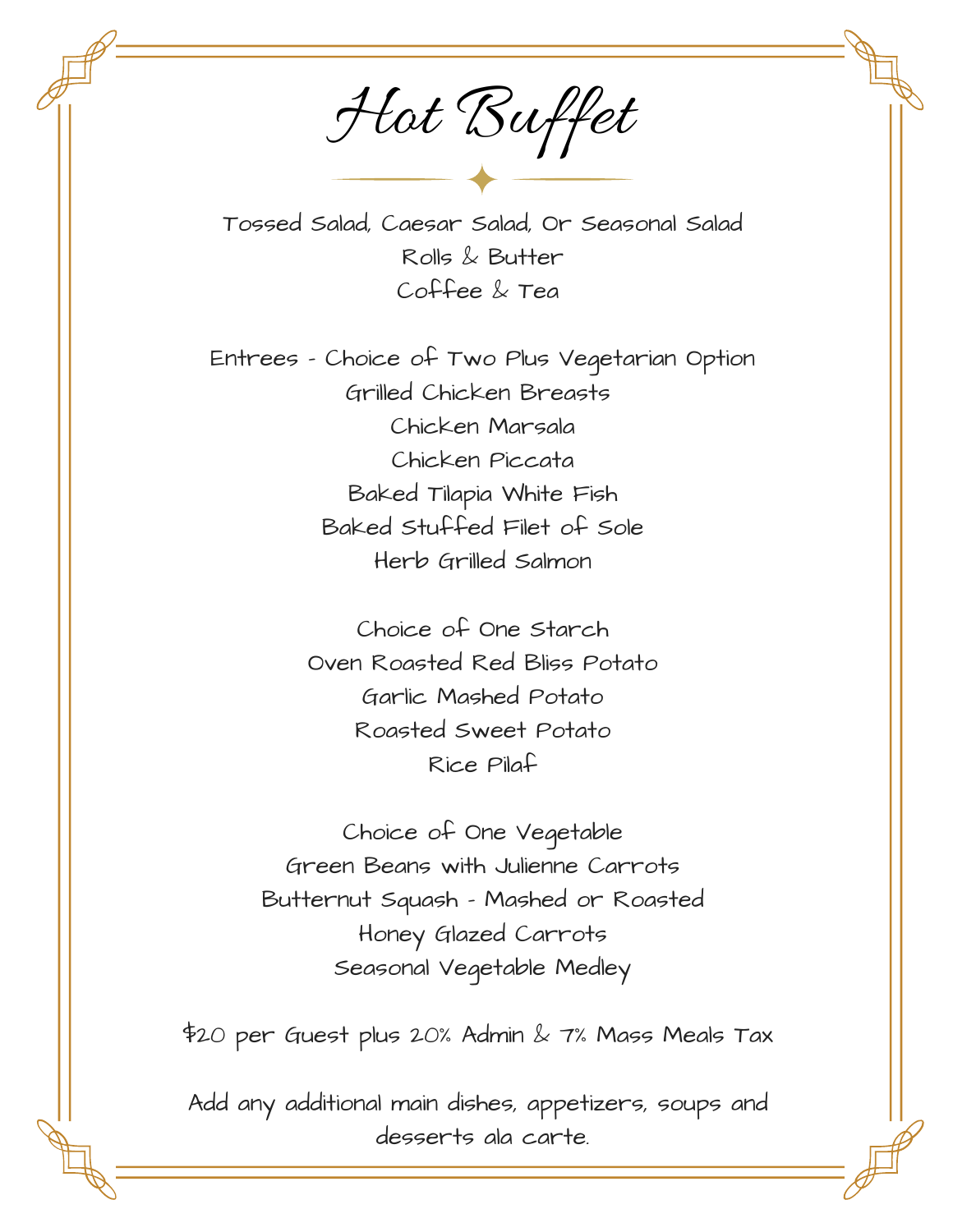Cold Buffet

Tossed Salad, Caesar Salad, Or Seasonal Salad Rolls & Butter Coffee & Tea

Entrees – Choice of Two Assorted Sandwich Platter on Homemade Ciabatta Assorted Wrap Platter Italian Cheese & Cold Cut Platter with Rolls American Cold Cut & Cheese Platter with Rolls

> Choice of Two Deli Salads Mediterrenean Pasta Salad Red Bliss Potato Salad White Potato Salad Elbow Macaroni Salad Cole Slaw

\$16 per Guest plus 20% admin & 7% Mass Meals Tax

Add any additional main dishes, appetizers, soups and desserts ala carte.